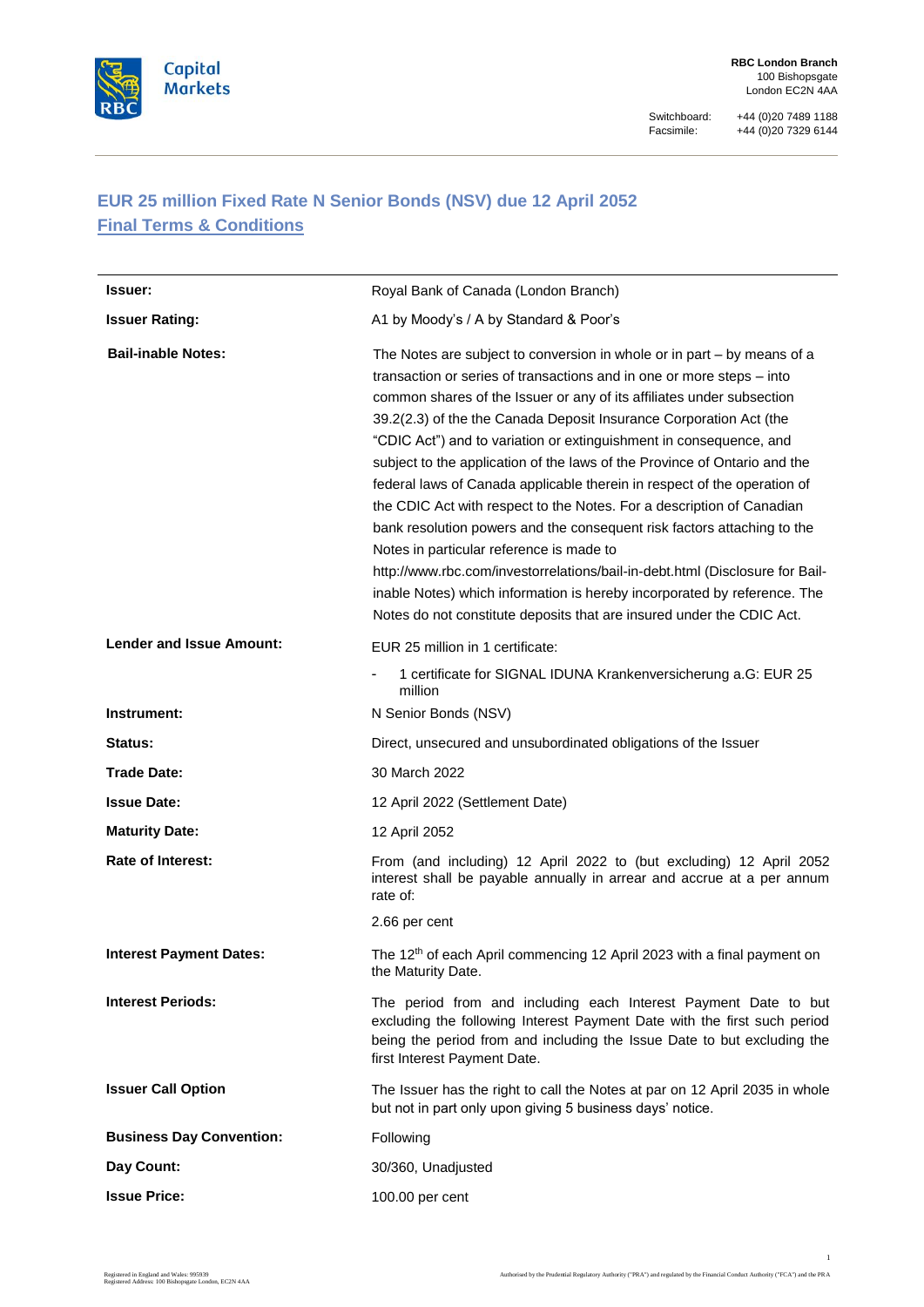

**RBC London Branch** 100 Bishopsgate London EC2N 4AA

Switchboard: +44 (0)20 7489 1188<br>Facsimile: +44 (0)20 7329 6144 Facsimile: +44 (0)20 7329 6144

| <b>Redemption Price:</b>                              | $100.00$ per cent                                                                                                                                                                                                                                                                                                                                                                                                                            |
|-------------------------------------------------------|----------------------------------------------------------------------------------------------------------------------------------------------------------------------------------------------------------------------------------------------------------------------------------------------------------------------------------------------------------------------------------------------------------------------------------------------|
| <b>Net Proceeds:</b>                                  | EUR 25 million                                                                                                                                                                                                                                                                                                                                                                                                                               |
| <b>Business Days:</b>                                 | London and TARGET                                                                                                                                                                                                                                                                                                                                                                                                                            |
| <b>Denominations:</b>                                 | EUR 100,000                                                                                                                                                                                                                                                                                                                                                                                                                                  |
| <b>Governing Law:</b>                                 | German law other than with respect to the Bail-In regime when Province<br>of Ontario and the federal laws of Canada are applicable. By acquiring the<br>notes, each Noteholder (including each beneficial owner) is deemed to<br>attorn to the jurisdiction of the courts in the Province of Ontario in Canada<br>with respect to the CDIC Act and the laws of the Province of Ontario and<br>the federal laws of Canada applicable therein. |
| <b>Documentation:</b>                                 | Standalone N Bond                                                                                                                                                                                                                                                                                                                                                                                                                            |
| Settlement:                                           | Bilaterally between the Issuer and the Lender(s)                                                                                                                                                                                                                                                                                                                                                                                             |
| Assignment:                                           | Minimum amounts EUR 100,000.<br>Unlimited.                                                                                                                                                                                                                                                                                                                                                                                                   |
| Arranger:                                             | Royal Bank of Canada (London Branch)                                                                                                                                                                                                                                                                                                                                                                                                         |
| Paying Agent, Registrar and Transfer<br><b>Agent:</b> | <b>BNY Mellon Corporate Trust</b>                                                                                                                                                                                                                                                                                                                                                                                                            |

Royal Bank of Canada, London Branch ( the "Issuer")

-----------------------------------------------------------------

Duly authorized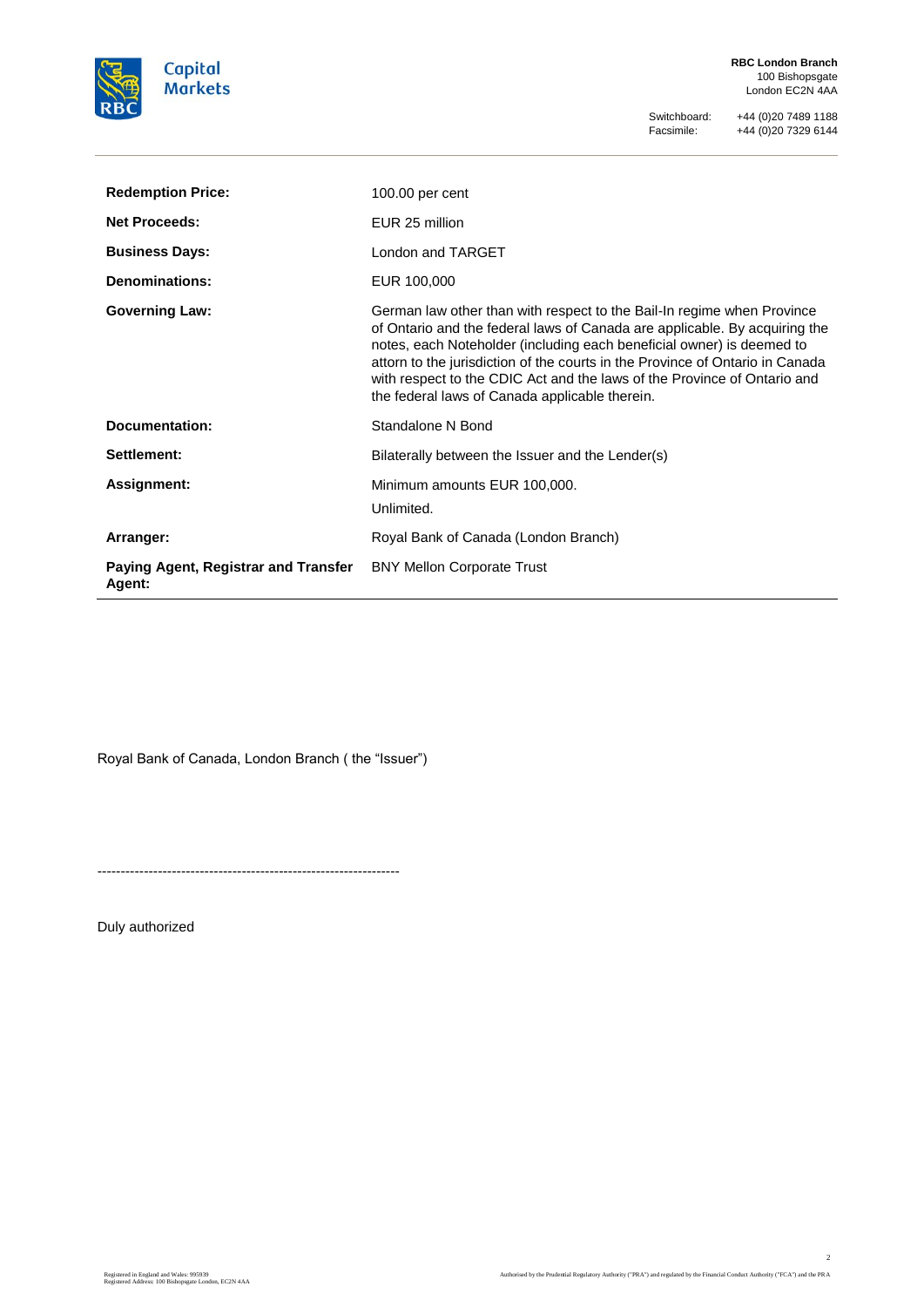

Switchboard: +44 (0)20 7489 1188<br>Facsimile: +44 (0)20 7329 6144 Facsimile: +44 (0)20 7329 6144

In the execution of this registered bonds (Namensschuldverschreibungen) ("N Bonds") function RBC Europe Limited ("RBCEL") acts purely in an arranging and introductory function between Borrower and Lender. There is no advisory function (including, but not limited to, any investment advice) involved. RBCEL has neither a role in, nor responsibility for, the bilateral N Bond transaction between these parties; RBCEL will not, and cannot, be held responsible in any form for the respective performance of the parties under the resulting N Bond transaction.

Additionally, RBCEL undertakes no underwriting responsibility in respect of this issuance and gives no undertaking to buy or sell the underlying N Bond.

This terms sheet is for informational purposes only and is strictly confidential.

The N Bonds have not been notified to, registered with or approved by the German Federal Financial Supervisory Authority (Bundesanstalt für Finanzdienstleistungsaufsicht - BaFin) for public offer or public distribution under German law.

Accordingly, the registered bonds may not be distributed/offered to or within Germany by way of a public distribution/offer within the meaning of applicable German laws, by way of public advertisement or in any similar manner. This terms sheet and any other document relating to the offer of the N Bonds, as well as any information contained therein, may not be supplied to the public in Germany or used in connection with any offer for subscription of the registered bonds to the public in Germany or any other means of public marketing.

This terms sheet and any other document relating to the offer of the N Bonds are strictly confidential and may not be distributed to any person or entity other than the recipient hereof to whom this terms sheet is personally addressed.

The receipt of this terms sheet by any person, as well as any information contained herein or supplied herewith or subsequently communicated to any person in connection with any offer for subscription is not to be taken as constituting the giving of investment advice to such person. Each such person should make its own independent assessment of the merits or otherwise of acquiring N Bonds and should take its own professional advice.

### **OFFERING INFORMATION**

**EEA Retail Investor Offering Information** The Base Prospectus (as contemplated by the Final Terms of the Notes) has been prepared on the basis that any offer of Notes in any Member State of the European Economic Area ("EEA") which has implemented Regulation (EU) 2017/1129 (the "Prospectus Regulation") will be made pursuant to an exemption under the Prospectus Regulation, as implemented in the Relevant State, from the requirement to publish a prospectus for offers of Notes. Accordingly, the Notes should not be sold or offered, directly or indirectly, to persons in any Relevant State except in circumstances which would not require the publication of a prospectus and any person making or intending to make an offer in that Relevant State of Notes should only do so in circumstances in which no obligation arises for the Issuer or RBC Europe Limited to publish a prospectus pursuant to Article 3 of the Prospectus Regulation or supplement a prospectus pursuant to Article 23 of the Prospectus Regulation in relation to such offer. No recipient of this termsheet is authorized by any person to act in a way which would result in an offer to it being considered to be a placement through an intermediary for the purposes of the Prospectus Regulation. The Securities are not intended to be offered, sold or otherwise made available to and should not be offered, sold or otherwise made available to any retail investor in the EEA without an up-to-date PRIIPS KID being in place with the prior written consent of RBC Europe Limited and provided in accordance with the PRIIPS Regulation. For these purposes, a retail investor means a person who is one (or more) of: (i) a retail client as defined in point (11) of Article 4(1) of Directive 2014/65/EU (as amended, "MiFID II"); or (ii) a customer within the meaning of Directive (EU) 2016/97, where that customer would

not qualify as a professional client as defined in point (10) of Article 4(1) of MiFID II; or (iii)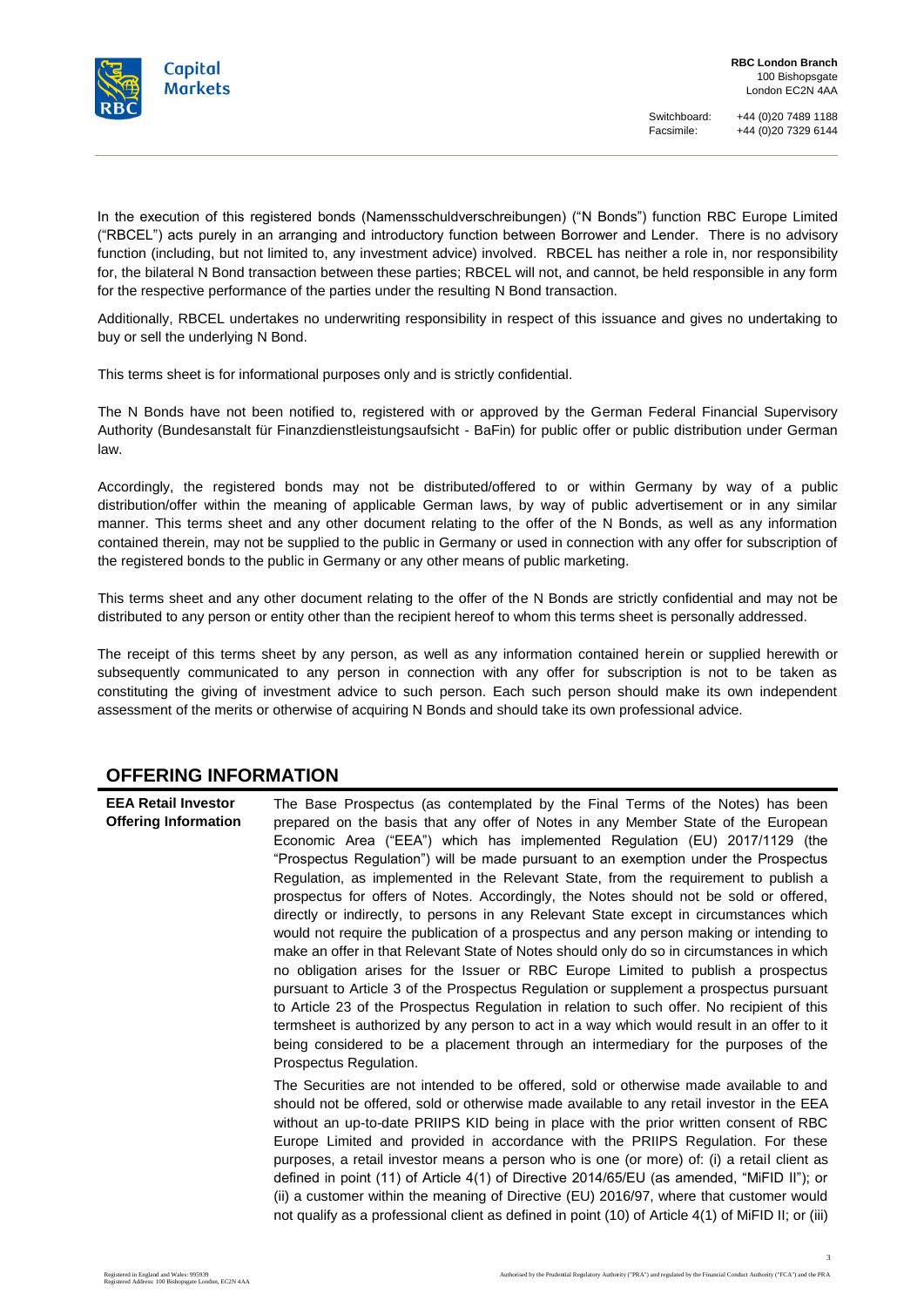

not a qualified investor as defined in Regulation (EU) 2017/1129. If the aforementioned consent of RBC Europe Limited has not been received then no key information document required by Regulation (EU) No 1286/2014 (as amended, the "PRIIPs Regulation") for offering or selling the Notes or otherwise making them available to retail investors in the EEA has been prepared and therefore offering or selling the Notes or otherwise making them available to any retail investor in the EEA may be unlawful under the PRIIPs Regulation.

**UK Retail Investor Offering Information** The Securities are not intended to be offered, sold or otherwise made available to and should not be offered, sold or otherwise made available to any retail investor in the United Kingdom ("UK"). For these purposes, a retail investor means a person who is one (or more) of: (i) a retail client as defined in point (8) of Article 2 of Regulation (EU) No 2017/565 as it forms part of domestic law by virtue of the European Union (Withdrawal) Act 2018 ("EUWA"); or (ii) a customer within the meaning of provisions of the FSMA and any rules or regulations made under the Financial Services and Markets Act 2000 (the "FSMA") to implement Directive (EU) 2016/97, where that customer would not qualify as a professional client, as defined in point (8) of Article 2(1) of Regulation (EU) No 600/2014 as it forms part of domestic law by virtue of the EUWA; or (iii) as defined in Article 2 of Regulation (EU) 2017/1129 as it forms part of domestic law by virtue of the EUWA. Consequently no key information document ("KID") required by Regulation (EU) No 1286/2014 as it forms part of domestic law by virtue of the EUWA (the "UK PRIIPs Regulation") for offering or selling the Securities or otherwise making them available to retail investors in the UK has been prepared and therefore offering or selling the Securities or otherwise making them available to any retail investor in the UK may be unlawful under the UK PRIIPs Regulation.

**Additional UK Offering Information** Each Dealer has represented, warranted and agreed, and each further Dealer appointed under the Programme will be required to represent and agree, that:

> (a) it has only communicated or caused to be communicated and will only communicate or cause to be communicated an invitation or inducement to engage in investment activity (within the meaning of Section 21 of the FSMA) received by it in connection with the issue or sale of any Securities in circumstances in which Section 21(1) of the FSMA would not, if the Issuer was not an authorized person, apply to the Issuer; and

> (b) it has complied and will comply with all applicable provisions of the FSMA with respect to anything done by it in relation to any Securities in, from or otherwise involving the United Kingdom.

**US Offering Information** This termsheet is not an offer of securities for sale in the United States. The Notes have not been and will not be registered under the US Securities Act of 1933, as amended (the "Securities Act") or any state securities laws, and may not at any time be offered, pledged, sold or otherwise transferred, directly or indirectly, in the United States or to, or for the account or benefit of, US Persons (as such term is defined in Regulation S under the Securities Act) unless registered under the Securities Act or pursuant to an exemption from such registration.

- **Swiss Offering Information** Each offeror acknowledges and agrees that, subject to the applicable transitional provisions under the FinSA and the implementing FinSO, the Notes have not been offered and will not be offered, directly or indirectly, to the public in Switzerland, and have not distributed or caused to be distributed and will not distribute or cause to be distributed to the public in Switzerland, the Base Prospectus, this termsheet or any other offering material relating to the Notes, other than pursuant to an exemption under Article 36(1) FinSA or where such offer or distribution does not qualify as a public offer in Switzerland. For these purposes, "public offer" refers to the respective definitions in Article 3(g) and (h) FinSA and as further detailed in FinSO.
- **Canadian Offering Information** The Notes have not been and will not be qualified for sale under the securities laws of any province or territory of Canada. Each Dealer has represented and agreed that it has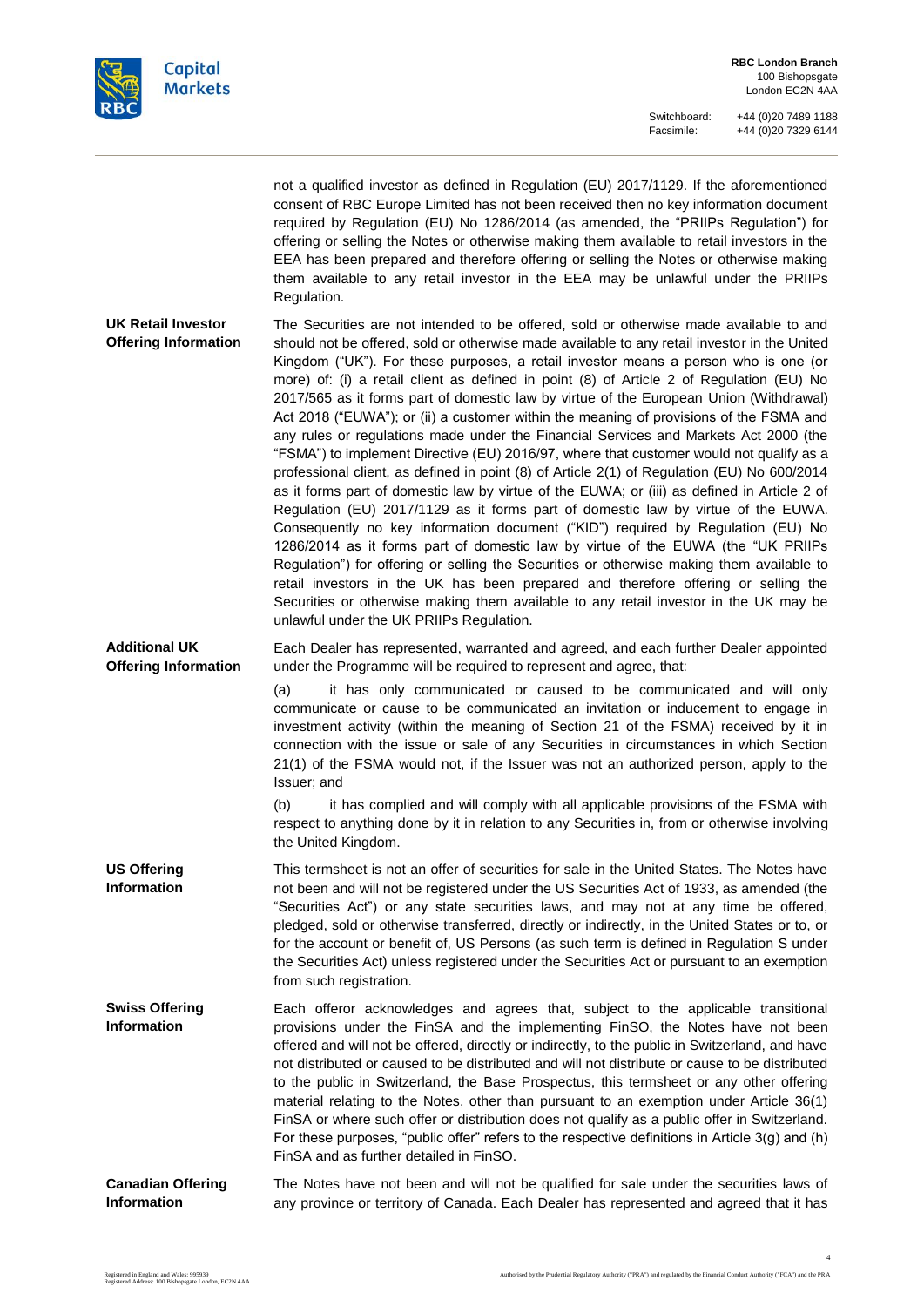

not offered, sold or distributed and will not offer, sell or distribute any securities, directly or indirectly, in Canada or to or for the benefit of any resident of Canada, other than in compliance with applicable securities laws. Each Dealer has also represented and agreed that it has not distributed or delivered and will not distribute or deliver this termsheet, or any other offering material in connection with any offering of the securities, in Canada other than in compliance with applicable securities laws.

**Hong Kong Offering Information**

#### **WARNING**

The contents of this termsheet have not been reviewed by any regulatory authority in Hong Kong or any other jurisdiction. You are advised to exercise caution in relation to the offer. If you are in any doubt about any of the contents of this termsheet, you should obtain independent professional advice.

This is a structured product which involves derivatives. Do not invest in it unless you fully understand and are willing to assume the risks associated with it. If you are in any doubt about the risks involved in the product, you may clarify with the intermediary or seek independent professional advice.

This termsheet has not been approved by the Securities and Futures Commission in Hong Kong and, accordingly, (i) the Notes (except for Notes which are "structured products" as defined in the Securities and Futures Ordinance (Cap. 571) of Hong Kong (the "SFO")) may not be offered or sold in Hong Kong by means of this termsheet or any other document other than to "professional investors" as defined in the SFO and any rules made thereunder, or in other circumstances which do not result in the termsheet being a "prospectus" as defined in the Companies (Winding Up and Miscellaneous Provisions) Ordinance (Cap. 32) of Hong Kong (the "C(WUMP)O") or which do not constitute an offer to the public within the meaning of C(WUMP)O, and (ii) no person shall issue or possess for the purposes of issue, whether in Hong Kong or elsewhere, any advertisement, invitation or termsheet relating to the Notes which is directed at, or the contents of which are likely to be accessed or read by, the public of Hong Kong (except if permitted to do so under the securities laws of Hong Kong) other than with respect to the Notes which are or are intended to be disposed of only to persons outside Hong Kong or only to "professional investors" as defined in the Securities and Futures Ordinance and any rules made thereunder. For distribution through Hong Kong, Royal Bank of Canada Hong Kong Branch and/or its associates will receive monetary benefits in distributing this product.

**Singapore Offering Information** Each Dealer acknowledges that the Base Prospectus has not been, and will not be, registered as a prospectus with the Monetary Authority of Singapore. Accordingly, each Dealer represents, warrants, and agrees that it has not offered or sold any Notes or caused the Notes to be made the subject of an invitation for subscription or purchase and will not offer or sell any Notes or cause the Notes to be made the subject of an invitation for subscription or purchase, and has not circulated or distributed, nor will it circulate or distribute, the Base Prospectus, this termsheet or any other document or material in connection with the offer or sale, or invitation for subscription or purchase, of any Notes, whether directly or indirectly, to any person in Singapore other than (a) to an institutional investor (as defined in Section 4A of the SFA) pursuant to Section 274 of the SFA, (b) to a relevant person (as defined in Section 275(2) of the SFA) pursuant to Section 275(1) of the SFA, or to any person pursuant to Section 275(1A) of the SFA and in accordance with the conditions specified in Section 275 of the SFA or (c) otherwise pursuant to, and in accordance with the conditions of, any other applicable provision of the SFA.

> Where the Notes are subscribed or purchased under Section 275 of the SFA by a relevant person which is:

- (a) a corporation (which is not an accredited investor (as defined in Section 4A of the SFA) the sole business of which is to hold investments and the entire share capital of which is owned by one or more individuals, each of whom is accredited investor; or
- (b) a trust (where the trustee is not an accredited investor) whose sole purpose is to hold investments and each beneficiary is an individual who is an accredited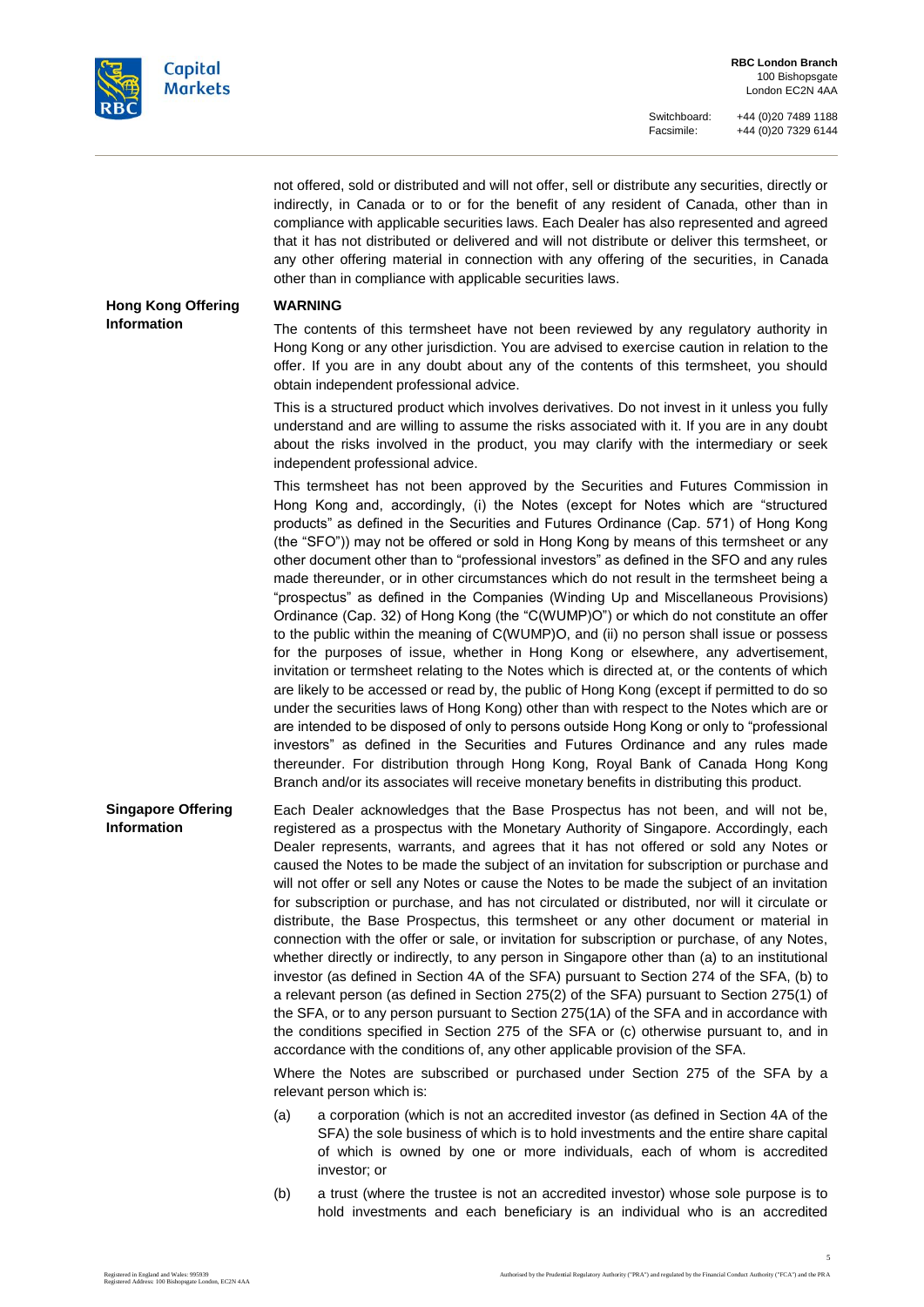

| investor, securities or securities-based derivative contracts (each term as defined |
|-------------------------------------------------------------------------------------|
| in Section 2(1) of the SFA) of that corporation or the beneficiaries' rights and    |
| interest (howsoever described) in that trust shall not be transferred within 6      |
| months after that corporation or that trust has acquired the Notes pursuant to an   |
| offer made under Section 275 of the SFA except:                                     |

- (i) to an institutional investor or to a relevant person or to any person arising from an offer referred to in Section 275(1A) or Section 276(4)(i)(B) of the SFA;
- (ii) where no consideration is or will be given for the transfer;
- (iii) where the transfer is by operation of law;
- (iv) as specified in Section 276(7) of the SFA; or
- (v) as specified in Regulation 37A of the Securities and Futures (Offers of Investments) (Securities and Securities–based Derivatives Contracts) Regulations 2018 of Singapore.

**UAE (excluding Dubai International Financial Centre) Offering Information** Each Dealer has represented and agreed that Notes have not been, and will not be, offered, sold or publicly promoted or advertised by it in the United Arab Emirates other than in compliance with any laws applicable in the United Arab Emirates governing the issue, offering and sale of Notes.

**Bahrain Offering Information** This termsheet has been prepared for information purposes of intended investors only who will be high net worth individuals and institutions. The issuer represents and warrants that it has not made and will not make any invitation in or from the kingdom of Bahrain and will not market or offer the securities to any potential investor in Bahrain. All marketing and offering is made and will be made outside the kingdom of Bahrain. The central bank of Bahrain has not reviewed, nor has it approved, this termsheet or the marketing of the securities and takes no responsibility for the accuracy of the statements and information contained in this termsheet , nor shall it have any liability to any person for any loss or damage resulting from reliance on any statements or information contained herein.

**Israel Offering Information** Israeli Securities law. Neither such offering nor the Notes have been qualified or approved by the Israeli Securities Authority or any other government or regulatory body. RBC is not licensed under The Regularization of Engagement in Investment Counselling Investment Marketing and Portfolio Management Law, 1995 (the "Counselling Law") and therefore, RBC does not carry insurance as would be required if RBC were licensed.

> The purchaser represents, warrants and covenants that: (i) the purchaser is acquiring the Notes as a principal only and not as an agent of Royal Bank of Canada, (ii) all risks associated with the holding or owning of the Notes are irrevocably transferred to the purchaser upon the purchase of such Notes by the purchaser, (iii) the purchaser will not share with RBC any gains or losses it realizes in connection with the Notes; (iv) neither RBC nor RBC EL has provided the purchaser with any investment advice in connection with the purchaser's purchase of the Notes and the purchaser has consulted with its own investment advisors in connection therewith; (v) to the extent relevant to the purchaser. The purchaser will comply with the applicable provisions of Israel's Currency Control Law, 1978 and the amended Currency Control Permit, 1998 promulgated thereunder in connection with the Notes; and (vi) the purchaser shall at all times comply with Israeli and other applicable laws and regulations, including securities laws and regulation, in connection with Notes and the purchaser shall take no action which would or not fail to take any action if the failure would cause RBC or RBC EL to be in violation of any such laws or regulations.

**Monaco Offering Information** The securities may not be offered or sold, directly or indirectly, to the public in Monaco other than by a Monaco Bank or a duly authorized Monegasque intermediary. Consequently, this document may only be communicated to Monaco banks duly licensed by the "Autorité de Contrôle Prudentiel" and fully licensed Monaco portfolio management companies by virtue of Law n° 1.144 of July 26, 1991 and Law 1.338, of September 7, 2007 duly licensed by the "Commission de Contrôle des Activités Financières"("CCAF").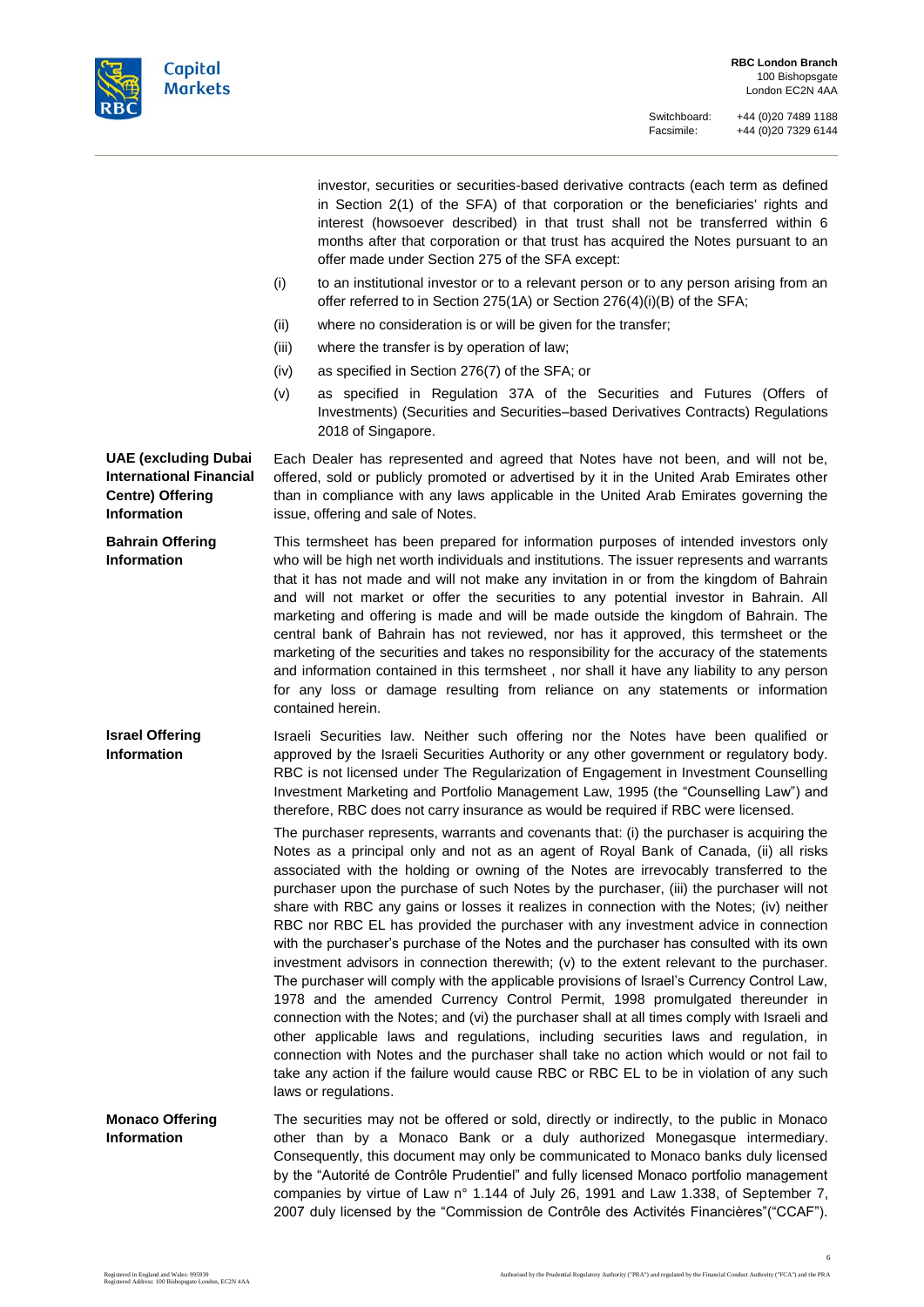

Such regulated intermediaries may in turn communicate this document to potential investors.

**Dubai International Financial Centre Offering Information** Each Dealer has represented and agreed that it has not offered and will not offer Notes to any person in the Dubai International Financial Centre unless such offer is:

- (a) An "Exempt Offer" in accordance with the Market Rules (MKT) Module of the Dubai Financial Services Authority (the "**DFSA**") rulebook; and
- (b) Made only to persons who meet the Professional Client criteria set out in Rule 2.3.3 of the Conduct of Business Module of the DFSA rulebook.

**Japan Offering Information** No registration pursuant to Article 4, Paragraph 1 of the Financial Instruments and Exchange Act of Japan (Act No. 25 of 1948, as amended) (the "FIEA") has been made or will be made with respect to the Notes. The Dealer has represented and agreed, and each further Dealer appointed under the Base Prospectus will be required to represent and agree, that it will not offer or sell any Notes, directly or indirectly, in Japan or to, or for the benefit of, any Resident of Japan (as defined under Article 6, Paragraph 1, Item 5 of the Foreign Exchange and Foreign Trade Act (Act No. 228 of 1949, as amended)), or to others for re-offering or resale, directly or indirectly, in Japan or to, or for the benefit of a resident of Japan except pursuant to an exemption from the registration requirements of, and otherwise in compliance with, the FIEA and any other applicable laws, regulations and ministerial guidelines of Japan.

## **SALES RESTRICTIONS AND DISCLAIMERS**

| <b>On-sales of Notes:</b>                  | In addition to the specific restrictions in relation to offers in the EEA, Switzerland and Canada stated<br>above, any on-sales, subsequent offer or buy back of the Notes should only be made in accordance<br>with any applicable law and regulation. In particular any applicable securities laws or regulations<br>relating to the requirement for a prospectus or other prescribed disclosure or any requirement to<br>conduct suitability or appropriateness assessments and any requirement regarding the disclosure of<br>commissions and/or fees and/or non monetary benefits paid or received should be complied with.                                                                                                                                                                                                                                                                                                                                                                                                                                               |
|--------------------------------------------|--------------------------------------------------------------------------------------------------------------------------------------------------------------------------------------------------------------------------------------------------------------------------------------------------------------------------------------------------------------------------------------------------------------------------------------------------------------------------------------------------------------------------------------------------------------------------------------------------------------------------------------------------------------------------------------------------------------------------------------------------------------------------------------------------------------------------------------------------------------------------------------------------------------------------------------------------------------------------------------------------------------------------------------------------------------------------------|
| <b>Conflict of Interest</b><br>Disclosure: | RBC Europe Limited ("RBCEL") forms part of a major banking group. It is therefore possible that<br>RBCEL or one of its subsidiaries or affiliates or one of their officers, employees, representatives or<br>agents (together "the Bank Group") or another client of the Bank Group may have interests,<br>relationships and/or arrangements that give rise to conflicts of interest in relation to business that is<br>transacted with you. Members of the Bank Group may perform a variety of roles in connection with<br>the issuance. The Issuer, Dealer or their affiliates may act as the Calculation Agent and may<br>undertake hedging activity which may have an adverse impact on the value of the Notes. The Issuer,<br>Dealer or their affiliates may also from time-to-time provide market prices that are utilised in<br>calculating the Reference Index, as such, these determinations may affect the value of the notes<br>being issued. Any conflicts of interest will be managed in accordance with The Bank Group's<br>established policies and procedures. |
| Fee Disclosure:                            | The Issue Price may include a fee or commission payable to a distributor or third party, such a fee or<br>commission will be determined by a number of factors including but not limited to maturity of the<br>note, hedging costs and legal fees. Further details in respect of the fee or commission are available<br>upon request.                                                                                                                                                                                                                                                                                                                                                                                                                                                                                                                                                                                                                                                                                                                                          |

#### **RISK INFORMATION**

**Issuer Risk:** Investors bear the issuer risk. The investment instrument's value is dependent not only on the development of the underlying, but also on the creditworthiness of the issuer, which may vary over the term of the structured product. The ratings of the Issuer noted above reflect the independent opinion of the rating agencies as to the safety of payments of principal and interest. These ratings are not a guarantee of credit quality. The ratings do not take into consideration any risk associated with fluctuations in the market value of this instrument, or where factors other than the Issuer's credit quality determine the level of principal and interest payments.